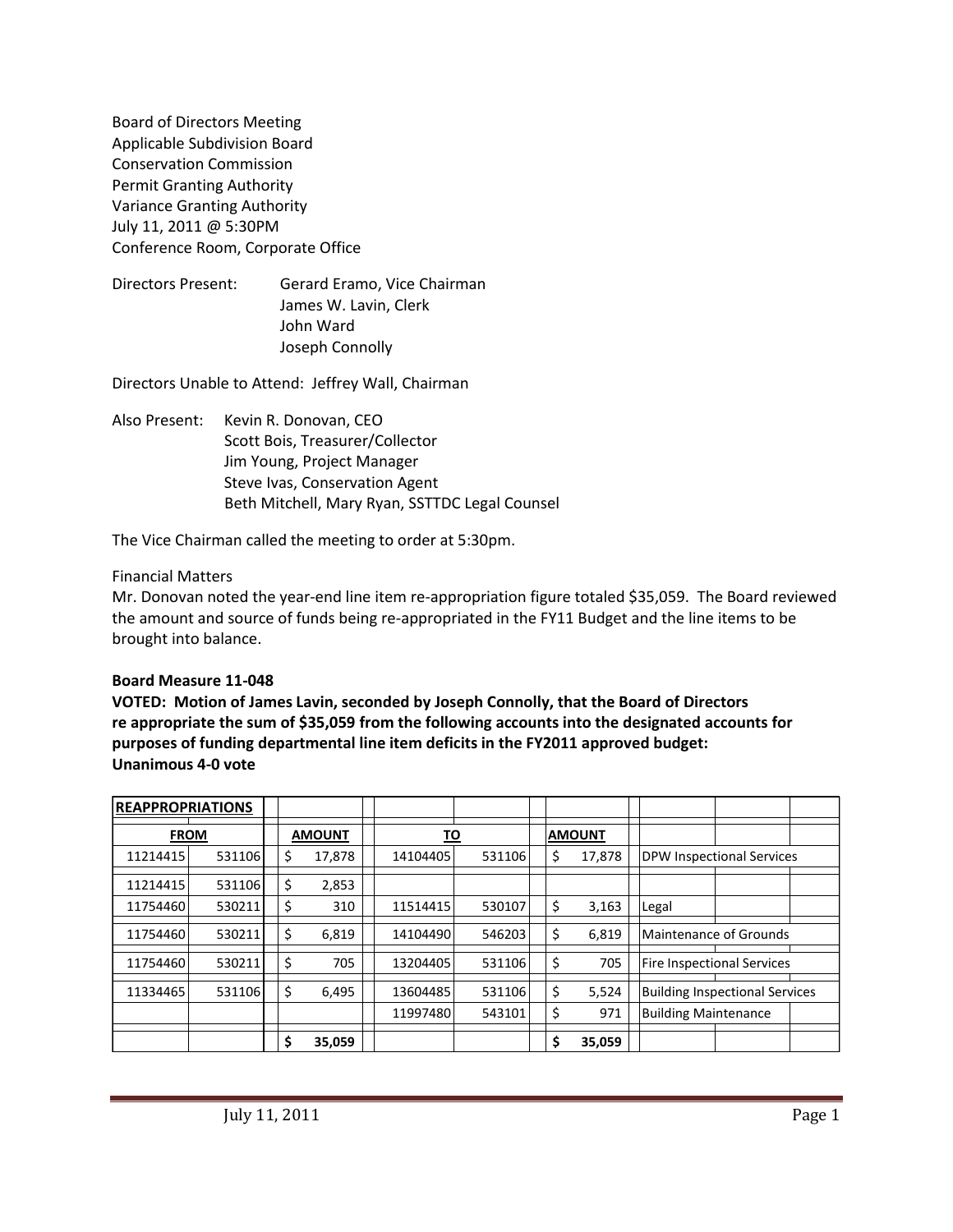5:30PM PUBLIC HEARING – Permit Granting Authority

The Vice Chairman noted the applicant would re-file. No action was taken.

## 5:35PM PUBLIC HEARING – Variance Granting Authority

VOTED: Motion of Joseph Connolly, seconded by John Ward, to open the Public Hearing of the Variance Granting Authority - at 5:35pm.

The hearing notice was advertised in the legal section of the Quincy Patriot Ledger on June 24<sup>th</sup> and July 1<sup>st</sup> on the application for one variance from the terms of the By-Laws related to Whitman Home's Parcel R3B seeking a variance from the min-max front set-back for Townhouse-1. Mr. Rich Whittington, President of Whitman Homes presented the plan for a 3-unit Townhouse-1 fronting on Parkview Street, seeking consistency with their 4-unit Townhouse already constructed on Parkview Street.

Mr. Young noted Whitman Home's Site Plan application for Parcel R3B was reviewed and approved at a Zoning Enforcement Officer Public Hearing on June 29<sup>th</sup>. He recommended favorable action on the variance request.

There were no Public Hearing Comments on the Variance application by Whitman Homes. VOTED: Motion of John Ward, seconded by James Lavin, to close the Public Hearing – at 5:37pm Unanimous 4-0 vote

## **Board Measure #11-042**

**VOTED: Motion of Joseph Connolly, seconded by James Lavin to approve, subject to the terms of the Board's decision dated July 11, 2011, the Variance Application submitted by Whitman Homes, Inc., dated June 7, 2011 allowing relief from the required front setback for the three Townhouse-1 units as shown in Whitman Homes, Inc's approved site plan for Lot R3B**

## **3-0-1 vote Ward abstained**

Discussion ensued that Section 15.3 (c) of the Zoning and Land-Use By-Laws and section 7.7 of Administrative Rules and Regs required an affirmative vote of at least four (4) Directors on the grant of a variance. The 3-0-1 vote did not pass. The CEO recommended the Board reconsider their decision and table the hearing to the next meeting. It was noted that Mr. Ward was required to abstain on all matters related to Whitman Homes due to their banking relationship.

# **VOTED: Motion of Joseph Connolly, seconded by James Lavin, to reconsider the vote and reopen the Public Hearing at 5:45pm**

### **Unanimous 4-0 vote**

**VOTED: Motion of Joseph Connolly, seconded by James Lavin, to postpone the Variance Granting Authority Public Hearing to the next meeting.**

# **Unanimous 4-0 vote**

# 5:40PM PUBLIC HEARING – Conservation Commission

VOTED: Motion of Joseph Connolly, seconded by John Ward, to open the Public Hearing of the Conservation Commission at 5:40pm.

The hearing notice was advertised in the legal section of the Quincy Patriot Ledger on June 24<sup>th</sup> and July 1<sup>st</sup> on the request for an Amended Order of Conditions associated with the construction of a nature trail along and adjacent to the north side of parcel R5A – Eventide's SouthField Highlands project. Brian Brewer, civil engineer consultant for LNR, presented the plan for the nature trail, noting it was part of the overall SouthField amenities plan and the Public Benefit Conveyance application submitted to the National Park Service in Feb 03. The path would accommodate both pedestrians and bicyclists, made of packed stone dust, 8' wide/1,000' long. The trail would run from Snowbird Avenue, along the north side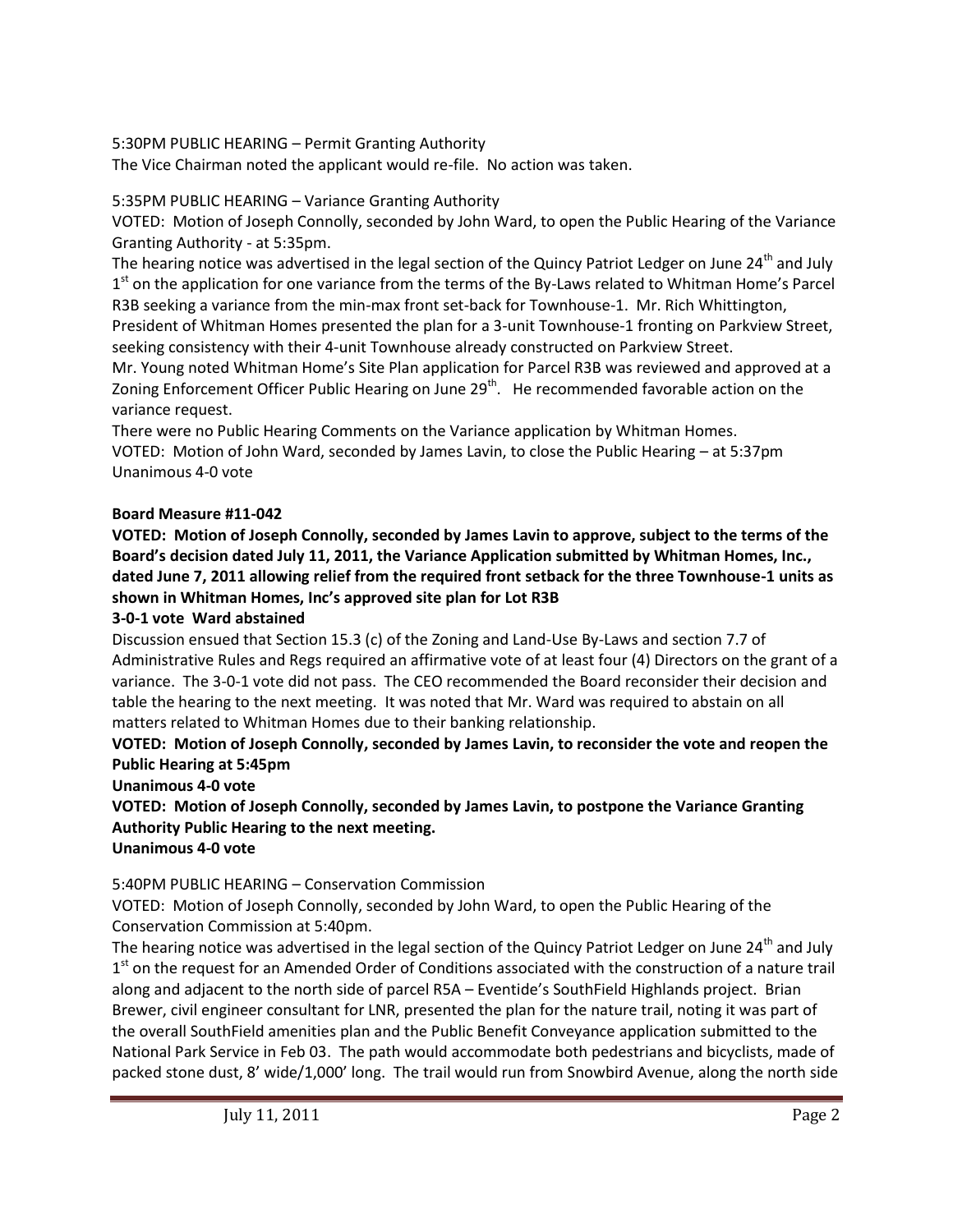of the Eventide SouthField Highlands project, to the 200' river front area of French's Stream. The Board was informed that construction of the path would coincide with construction of the Eventide at SouthField Highlands project.

There were no Public Hearing Comments on the nature trail.

VOTED: Motion of Joseph Connolly, seconded by John Ward, to close the Public Hearing – at 5:45pm Unanimous 4-0 vote

## **Board Measure #11-041**

**VOTED: Motion of Joseph Connolly, seconded by John Ward, to approve the request for Amended Order of conditions dated June 10, 2011 submitted by LNR South Shore, LLC associated with construction of the multi-use recreational trail shown on the plan entitled "Recreational Trail" and signed on June 10, 2011. All conditions of the approval shall be as noted in the Amended Order of Conditions prepared by the Corporation's Conservation Agent Unanimous 4-0 vote**

## Conservation Commission – East West Parkway

The Board reviewed Mr. Ivas's report on the Plans and Design Drawings for the proposed bridge over the Old Swamp River (OSR) noting that documentation was still pending on proposed methods of dewatering during excavation and re-routing the river during culvert removal.

Representatives from Barletta Heavy Division informed the Board that some of the culvert removal work would cause a disturbance within the limits of the Rubble Disposal Area (RDA), and that additional coordination with the Navy was required. Mr. Ivas recommended approval of the OSR Bridge Design, conditioned upon his review of the pending dewatering and routing methods.

The Directors voiced their concern on working in close proximity to the RDA and the environmental issues associated with it. They were inclined to wait for the Conservation Agent's final review before voting on the plans. Mr. Ivas stated his recommendation did not include approval of excavation or removal of culverts. Those punch list items were listed in his report.

### **Board Measure #11-044**

**VOTED: Motion of John Ward, seconded by Joseph Connolly, to approve for construction - subject to final approval by the Conservation Agent on dewatering and routing methods for the Old Swamp River while culvert removal takes place - the design submittals identified in the Conservation Agent's Report dated July 7, 2011 associated with Phase 1 of the East-West Parkway Project, and that the Applicant shall comply with the punch list items listed in the recommendation section of the Conservation Agent's report prior to construction of the related work items. All work shall adhere to the Order of Conditions dated September 27, 2010. Unanimous 4-0 vote**

### One Day Liquor License

The Board was informed LNR was sponsoring a 2-hour South Shore Young Professionals event at the SouthField Welcome Center, and requested a license to serve wine and malt beverages.

### **Board Measure #11-045**

**VOTED: Motion of Joseph Connolly, seconded by John Ward as per M.G.L. Chapter 138 and the rules made thereunder, and section 37, sub-section 6 (w) of Chapter 303 of the Acts of 2008, Tricia Bruno, LNR South Shore LLC, is hereby granted a one day license to sell, store, pour and consume Wine and Malt beverages on Wednesday, July 13, 2011 between the hours of 6PM and 8PM, on the grounds of**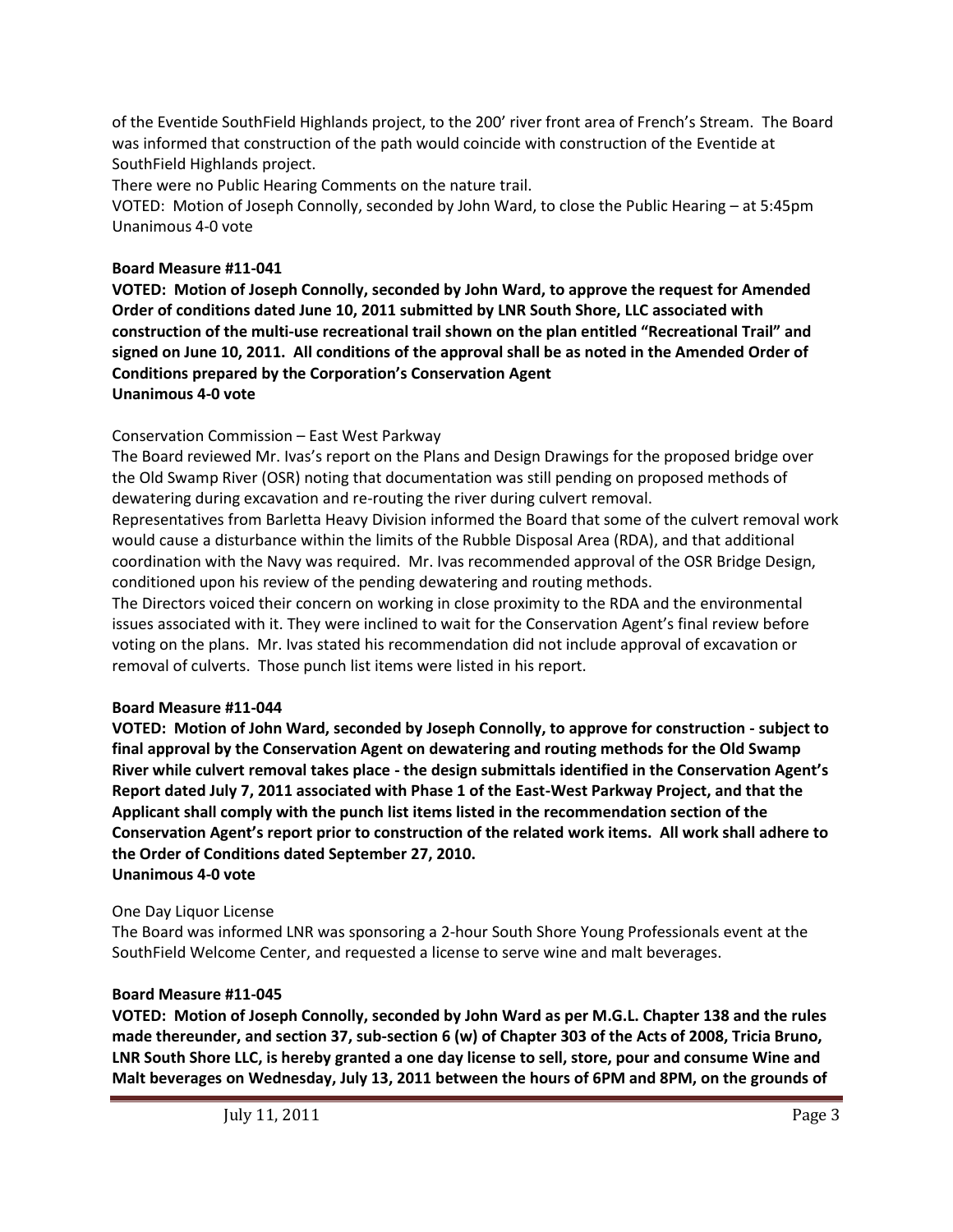## **the SouthField Welcome Center at the former SWNAS. Unanimous 4-0 vote**

### Food Vendor Licenses

The Board was informed that The Silent Chef was engaged as the caterer for LNR's event.

### **Board Measure #11-046**

**VOTED: Motion of Joseph Connolly, seconded by James Lavin, in accordance with the provisions of NAS South Weymouth General Municipal Codes, Section 7.2 Regulation of Food Vendors and Amendments and additions thereto, a Permit is granted to The Silent Chef, Inc. for Wednesday, July 13, 2011.**

#### **Unanimous 4-0 vote**

The Board was informed that Willy's Treat's would be the first calendar year license issued by the Corporation. Mr. Fontaine's canteen truck has provided a long standing service to the construction workers here since 2006.

#### **Board Measure #11-047**

**VOTED: Motion of Joseph Connolly, seconded by John Ward, in accordance with the provisions of NAS South Weymouth General Municipal Codes, Section 7.2 Regulation of Food Vendors and Amendments and additions thereto, a Permit is granted to William Fontaine d/b/a Willy's Treat's. Permit to expire on Dec. 31, 2011.**

**Unanimous 4-0 vote**

#### Minutes

**VOTED: Motion of Joseph Connolly, seconded by James Lavin, to approve the minutes of the Board of Directors meeting held on June 13, 2011 Unanimous 3-0-1 vote Eramo abstained**

#### Executive Session

**VOTED: Motion of John Ward, seconded by Joseph Connolly to enter into Executive Session for the purpose of discussion of NAVY land transfer, to return to open session Lavin, aye, Ward, aye, Connolly, aye, Eramo, aye** Executive Session convened at 6:07pm Open Session reconvened at 7:00pm

A lengthy discussion ensued on the legal ramifications associated with the Public Hearing regulations on a Variance application. Legal Counsel determined that Whitman Homes would have to re-advertise the public hearing notices for their Variance application.

Mr. Hershfield, LNR Legal Counsel was informed that a building permit for the Townhomes could not be issued until the variance was approved.

### Applicable Subdivision Board

The Project Manager noted the ANR plan was clean with no conditions; and recommended approval. Whitman Homes proposed subdivision of Parcel R3B made no changes to the perimeter boundary of the parcel and the dimensions of the proposed residential lots complied with the frontage requirements of the zoning by-laws.